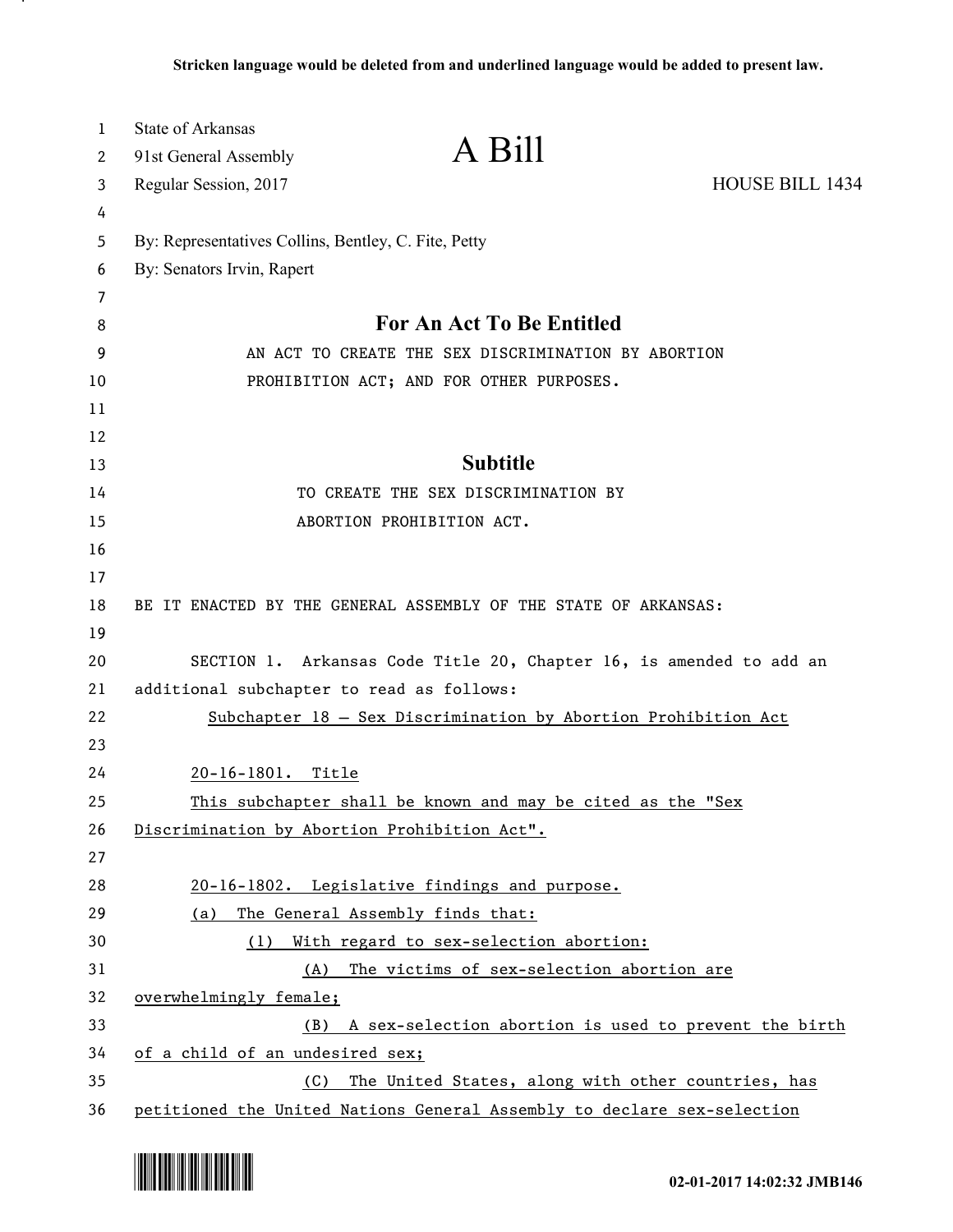| $\mathbf 1$ | abortion a crime against women;                                               |
|-------------|-------------------------------------------------------------------------------|
| 2           | Countries such as India, Great Britain, and China have<br>(D)                 |
| 3           | taken steps to end sex-selection abortions;                                   |
| 4           | Women are a vital part of our society and culture and<br>(E)                  |
| 5           | possess the same fundamental human rights as men;                             |
| 6           | The United States prohibits discrimination on the<br>(F)                      |
| 7           | basis of sex in various areas including employment, education, athletics, and |
| 8           | health insurance;                                                             |
| 9           | (G) It is undesirable to have a distortion in the sex                         |
| 10          | ratio within a society, particularly when there is a shortage of women; and   |
| 11          | (H) Countries with high rates of male preference have                         |
| 12          | experienced ill effects as a result of having a increasing population of      |
| 13          | young, unmarried men; and                                                     |
| 14          | (2) With regard to maternal health:                                           |
| 15          | (A) It is undisputed that abortion risks to maternal                          |
| 16          | health increase as gestation increases;                                       |
| 17          | (B) The risk of death for pregnant women at eight (8)                         |
| 18          | weeks' gestation is one (1) death per one million $(1,000,000)$ and rises to: |
| 19          | (i) One (1) death per twenty-nine thousand (29,000)                           |
| 20          | abortions between sixteen (16) and twenty (20) weeks' gestation; and          |
| 21          | (ii) One (1) death per eleven thousand (11,000)                               |
| 22          | abortions at twenty-one (21) weeks' gestation or later;                       |
| 23          | (C) A woman is thirty-five (35) times more likely to die                      |
| 24          | from an abortion performed at twenty (20) weeks' gestation than she would     |
| 25          | have been had the abortion been performed in the first trimester;             |
| 26          | A woman is ninety-one (91) times more likely to die<br>(D)                    |
| 27          | from an abortion performed at twenty-one (21) weeks' gestation or later than  |
| 28          | she would have been had the abortion been performed in the first trimester;   |
| 29          | and                                                                           |
| 30          | Because abortions performed solely based on the sex of<br>(E)                 |
| 31          | a child are generally performed later in pregnancy, women undergoing these    |
| 32          | abortions are unnecessarily exposed to increased health risks, including an   |
| 33          | exponentially higher risk of death.                                           |
| 34          | Based on the findings in this section, the purpose of this act is<br>(b)      |
| 35          | <u>to:</u>                                                                    |
| 36          | Ban abortions performed solely for reasons of sex-selection;<br>(1)           |

2 02-01-2017 14:02:32 JMB146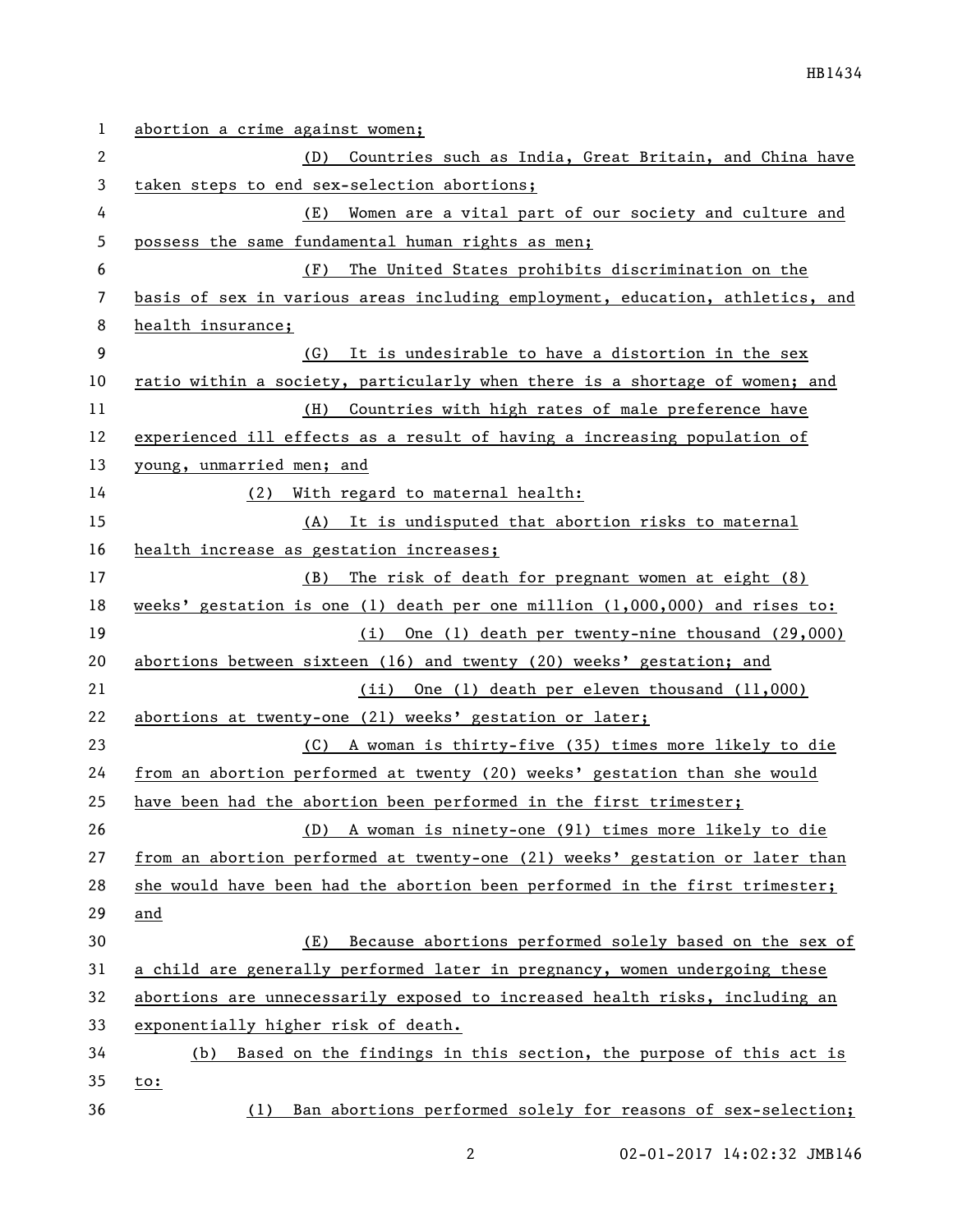| 1      | and                                                                           |
|--------|-------------------------------------------------------------------------------|
| 2      | Protect women from the risks inherent in late-term<br>(2)                     |
| 3      | abortions.                                                                    |
| 4      |                                                                               |
| 5      | 20-16-1803. Definitions.                                                      |
| 6      | As used in this subchapter:                                                   |
| 7      | $(1)(A)$ "Abortion" means the act of using or prescribing any                 |
| 8      | instrument, medicine, drug, or any other substance, device, or means with the |
| 9      | intent to terminate the clinically diagnosable pregnancy of a woman, with     |
| 10     | knowledge that the termination by any of those means will with reasonable     |
| 11     | likelihood cause the death of the unborn child.                               |
| 12     | An act under subdivision (1)(A) of this section is not<br>(B)                 |
| 13     | an abortion if the act is performed with the intent to:                       |
| 14     | (i) Save the life or preserve the health of the                               |
| 15     | unborn child;                                                                 |
| 16     | Remove a dead unborn child caused by<br>(iii)                                 |
| 17     | spontaneous abortion; or                                                      |
| 18     | Remove an ectopic pregnancy;<br>(iii)                                         |
| 19     | (2) "Incompetent" means an individual who has been adjudicated                |
| 20     | as an individual with a disability and has had a guardian appointed for her;  |
| 21     | "Minor" means an individual under eighteen (18) years of<br>(3)               |
| 22     | $\frac{age}{1}$                                                               |
| 23     | (4) "Physician" means a person licensed to practice medicine in               |
| 24     | this state, including a medical doctor and a doctor of osteopathy;            |
| 25     | (5) "Sex-selection abortion" means an abortion performed solely               |
| 26     | on the basis of the sex of the unborn child;                                  |
| 27     | (6) "Unborn child" means the offspring of human beings from                   |
| 28     | conception until birth; and                                                   |
| 29     | (7) "Viability" means the state of fetal development when, in                 |
| 30     | the judgment of the physician based on the particular facts of the case       |
| 31     | before him or her and in light of the most advanced medical technology and    |
| 32     | information available to him or her, there is a reasonable likelihood of      |
| 33     | sustained survival of the unborn child outside the body of the mother, with   |
| 34     | or without artificial life support.                                           |
| 35     |                                                                               |
| $\sim$ |                                                                               |

36 20-16-1804. Prohibition — Sex-selection abortion.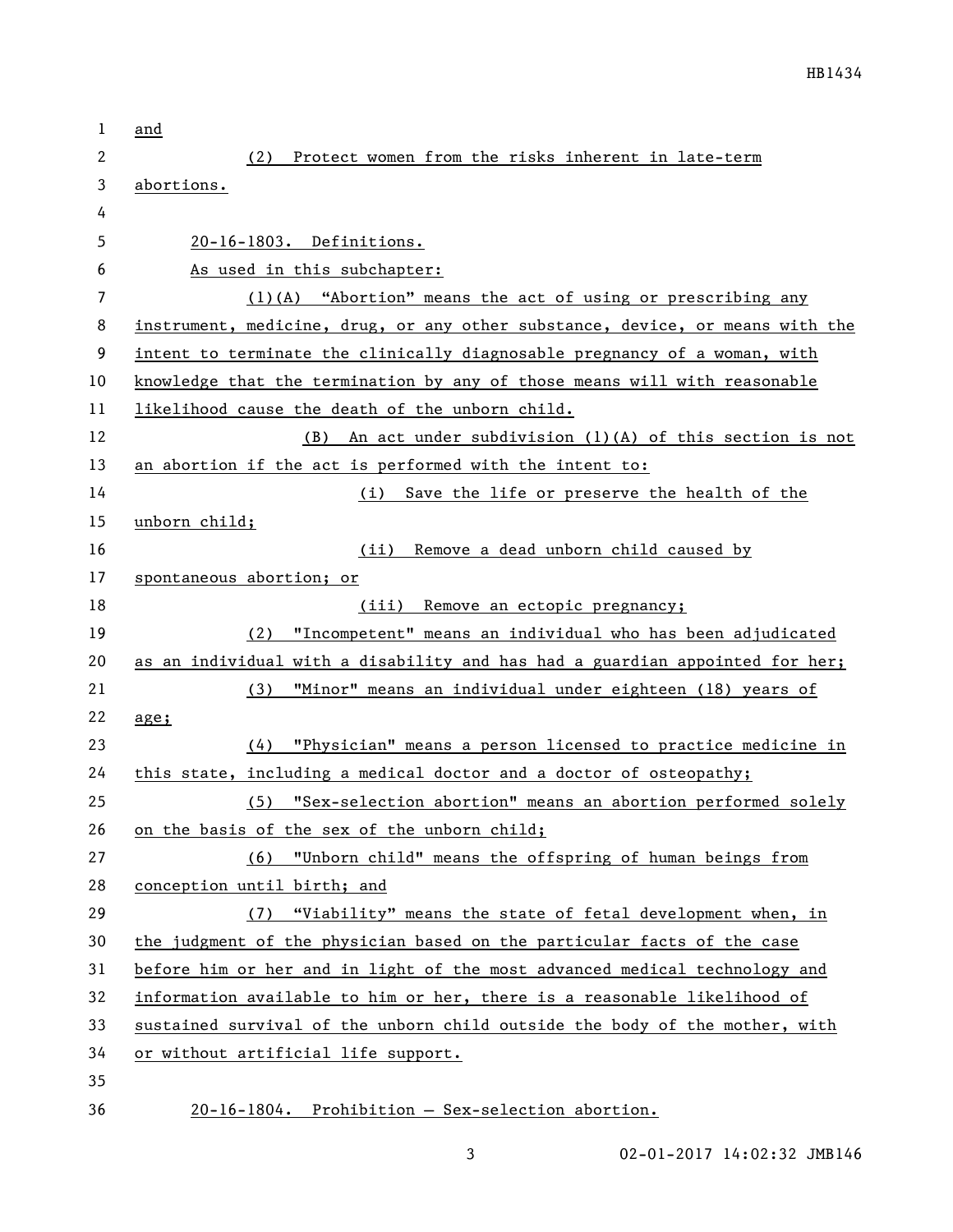| 1                        | (a) A physician or other person shall not intentionally perform or            |
|--------------------------|-------------------------------------------------------------------------------|
| 2                        | attempt to perform an abortion with the knowledge that the pregnant woman is  |
| 3                        | seeking the abortion solely on the basis of the sex of the unborn child.      |
| 4                        | Before performing an abortion, the physician or other person who<br>(b)       |
| 5                        | is performing the abortion shall:                                             |
| 6                        | (1)(A) Ask the pregnant woman if she knows the sex of the unborn              |
| $\overline{\phantom{a}}$ | child.                                                                        |
| 8                        | If the pregnant woman knows the sex of the unborn<br>(B)                      |
| 9                        | child, the physician or other person who is performing the abortion shall     |
| 10                       | inform the pregnant woman of the prohibition of abortion as a method of sex   |
| 11                       | selection for children; and                                                   |
| 12                       | $(2)(A)$ Request the medical records of the pregnant woman                    |
| 13                       | relating directly to the entire pregnancy history of the woman.               |
| 14                       | An abortion shall not be performed until reasonable<br>(B)                    |
| 15                       | time and effort is spent to obtain the medical records of the pregnant woman  |
| 16                       | as described in subdivision (b)(2)(A) of this section.                        |
| 17                       | (c) If this section is held invalid as applied to the period of               |
| 18                       | pregnancy prior to viability, then the section shall remain applicable to the |
| 19                       | period of pregnancy subsequent to viability.                                  |
| 20                       |                                                                               |
| 21                       | 20-16-1805. Criminal penalties.                                               |
| 22                       | A physician or other person who knowingly performs or attempts to             |
| 23                       | perform an abortion prohibited by this subchapter is guilty of a Class A      |
| 24                       | misdemeanor.                                                                  |
| 25                       |                                                                               |
| 26                       | 20-16-1806. Civil penalties and professional sanctions.                       |
| 27                       | $(a)(1)$ A physician or other person who knowingly violates this              |
| 28                       | subchapter is liable for damages and shall have his or her medical license    |
| 29                       | suspended or revoked as applicable.                                           |
| 30                       | The physician or other person may also be enjoined from<br>(2)                |
| 31                       | future acts prohibited by this subchapter.                                    |
| 32                       | $(b)(1)$ A woman who receives an abortion in violation of this                |
| 33                       | subchapter without being informed of the prohibition of abortion as a method  |
| 34                       | of sex selection for children, the parent or legal guardian of the woman if   |
| 35                       | the woman is a minor who is not emancipated, or the legal guardian of the     |
| 36                       | woman if the woman has been adjudicated incompetent may commence a civil      |

4 02-01-2017 14:02:32 JMB146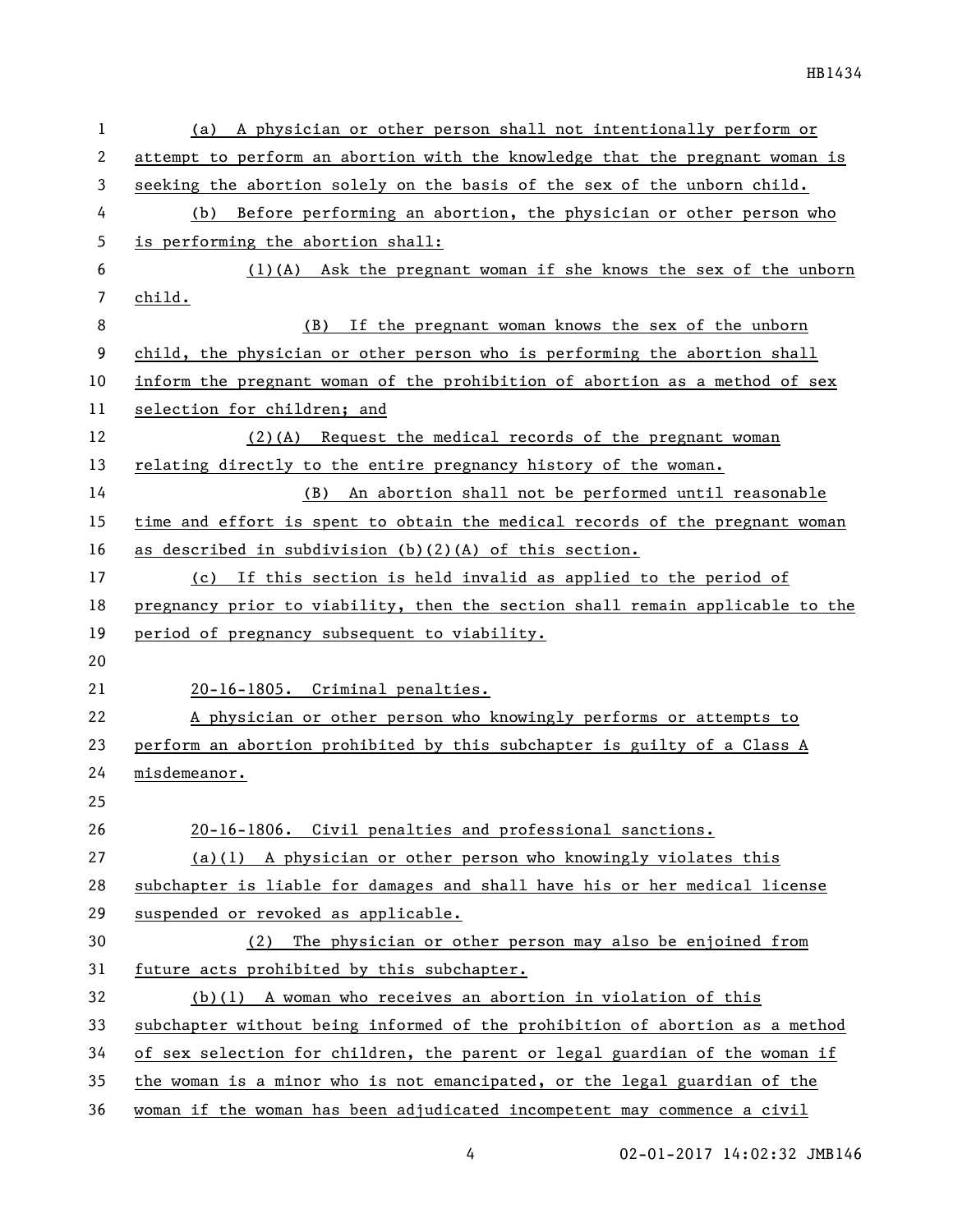| 1  | action for any reckless violation of this subchapter and may seek both actual |
|----|-------------------------------------------------------------------------------|
| 2  | and punitive damages.                                                         |
| 3  | Damages may include without limitation:<br>(2)                                |
| 4  | Money damages for all psychological and physical<br>(A)                       |
| 5  | injuries occasioned by the violation of this subchapter; and                  |
| 6  | Statutory damages equal to ten (10) times the cost of<br>(B)                  |
| 7  | the abortion performed in violation of this subchapter.                       |
| 8  | (c) A physician or other person who performs an abortion in violation         |
| 9  | of this subchapter shall be considered to have engaged in unprofessional      |
| 10 | conduct for which his or her license to provide healthcare services in this   |
| 11 | state shall be suspended or revoked by the Arkansas State Medical Board.      |
| 12 | $(d)(1)$ A cause of action for injunctive relief against any physician        |
| 13 | or other person who has knowingly violated this subchapter may be maintained  |
| 14 | by:                                                                           |
| 15 | (A) A person who is the spouse, parent, guardian, or                          |
| 16 | current or former licensed healthcare provider of the woman who receives or   |
| 17 | attempts to receive an abortion in violation of this subchapter;              |
| 18 | The Attorney General; or<br>(B)                                               |
| 19 | (C) A prosecuting attorney with appropriate jurisdiction.                     |
| 20 | The injunction shall prevent the physician or other person<br>(2)             |
| 21 | from performing further abortions in violation of this subchapter.            |
| 22 |                                                                               |
| 23 | 20-16-1807. Exclusion of liability for a woman who undergoes                  |
| 24 | prohibited abortion.                                                          |
| 25 | (a) A woman who receives or attempts to receive an abortion in                |
| 26 | violation of this subchapter shall not be prosecuted under this subchapter    |
| 27 | for conspiracy to violate this subchapter or otherwise be held criminally or  |
| 28 | civilly liable for any violation.                                             |
| 29 | In a criminal proceeding or action brought under this subchapter,<br>(b)      |
| 30 | a woman who receives or attempts to receive an abortion in violation of this  |
| 31 | subchapter is entitled to all rights, protections, and notifications afforded |
| 32 | to crime victims.                                                             |
| 33 | $(c)(1)$ In a civil proceeding or action brought under this subchapter,       |
| 34 | the anonymity of the woman who receives or attempts to receive the abortion   |
| 35 | in violation of this subchapter shall be preserved from public disclosure     |
| 36 | unless she gives her consent to disclosure.                                   |